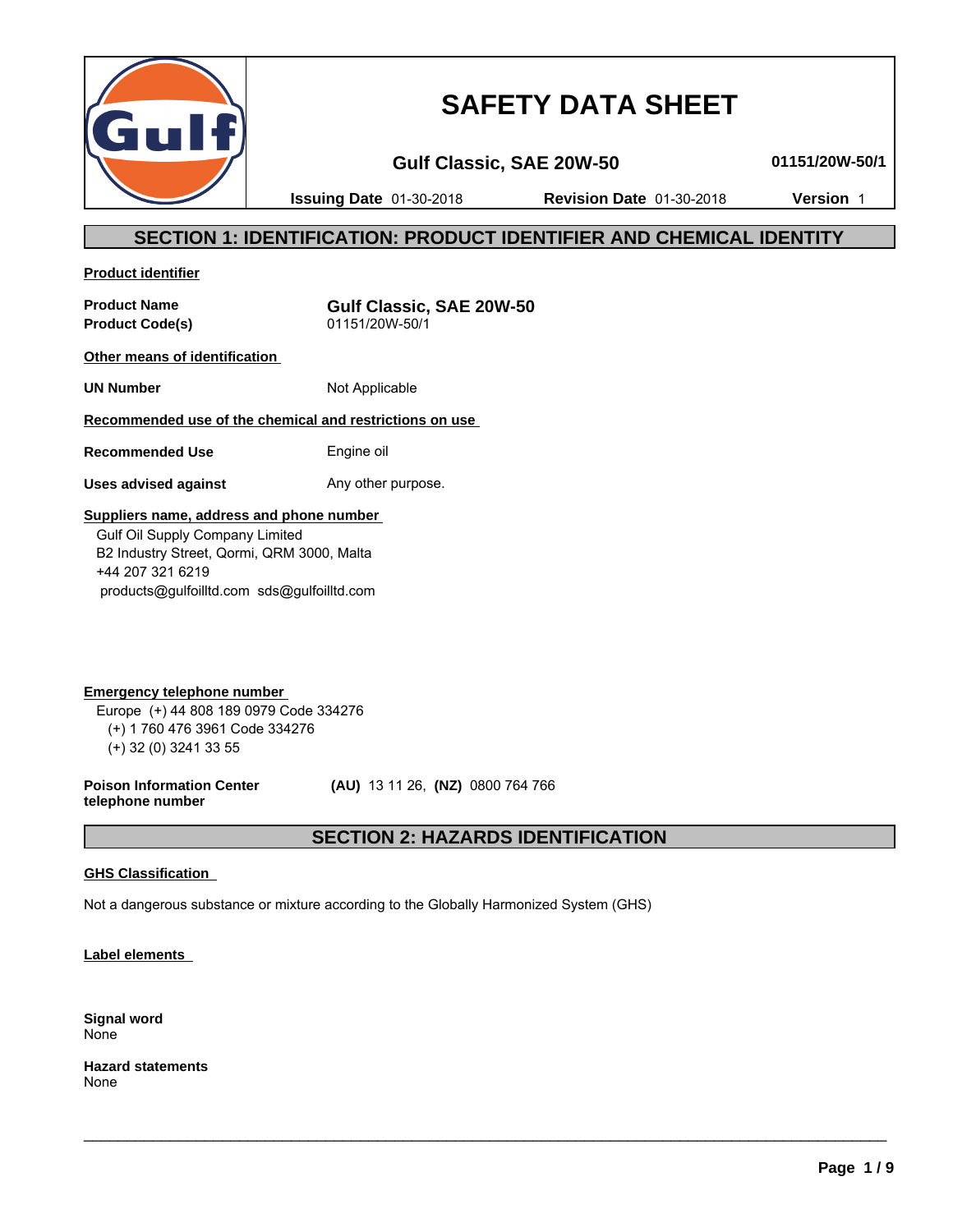#### **Precautionary Statements** None

#### **Other hazards**

Causes mild skin irritation

## **SECTION 3: COMPOSITION/INFORMATION ON INGREDIENTS**

 $\_$  ,  $\_$  ,  $\_$  ,  $\_$  ,  $\_$  ,  $\_$  ,  $\_$  ,  $\_$  ,  $\_$  ,  $\_$  ,  $\_$  ,  $\_$  ,  $\_$  ,  $\_$  ,  $\_$  ,  $\_$  ,  $\_$  ,  $\_$  ,  $\_$  ,  $\_$  ,  $\_$  ,  $\_$  ,  $\_$  ,  $\_$  ,  $\_$  ,  $\_$  ,  $\_$  ,  $\_$  ,  $\_$  ,  $\_$  ,  $\_$  ,  $\_$  ,  $\_$  ,  $\_$  ,  $\_$  ,  $\_$  ,  $\_$  ,

This product is a mixture. Health hazard information is based on its ingredients

| <b>Chemical name</b>                                            | CAS No     | Weight-%     |
|-----------------------------------------------------------------|------------|--------------|
| Phosp<br>mixed O.O-bis(iso-Bu and pentyl)<br>phorodithioic acid | 68457-79-4 | 2.5%<br>1% - |
| esters, zinc salts                                              |            |              |

#### **Additional information**

Product containing mineral oil with less than 3% DMSO extract as measured by IP 346 See Section 15 for additional information on base oils.

The remaining composition is a mixture of non-classified ingredients or additives below the threshold for disclosure

## **SECTION 4: FIRST AID MEASURES**

#### **Description of first-aid measures**

| <b>General advice</b>                                                  | If symptoms persist, call a physician.                                                                      |  |
|------------------------------------------------------------------------|-------------------------------------------------------------------------------------------------------------|--|
| <b>Inhalation</b>                                                      | Move to fresh air.                                                                                          |  |
| <b>Skin contact</b>                                                    | Wash off immediately with soap and plenty of water. Remove and wash contaminated<br>clothing before re-use. |  |
| Eye contact                                                            | Rinse thoroughly with plenty of water, also under the eyelids. Keep eye wide open while<br>rinsing.         |  |
| Ingestion                                                              | Clean mouth with water. Drink plenty of water. Do not induce vomiting without medical<br>advice.            |  |
| <b>Protection of First-aiders</b>                                      | Use personal protective equipment.                                                                          |  |
| Most important symptoms and effects, both acute and delayed            |                                                                                                             |  |
| <b>Main Symptoms</b>                                                   | None                                                                                                        |  |
| Indication of immediate medical attention and special treatment needed |                                                                                                             |  |
| Notes to physician                                                     | Treat symptomatically.                                                                                      |  |
|                                                                        |                                                                                                             |  |

## **SECTION 5: FIRE FIGHTING MEASURES**

#### **Extinguishing media**

#### **Suitable Extinguishing Media**

Use extinguishing measures that are appropriate to local circumstances and the surrounding environment:, Use CO2, dry chemical, or foam, Water spray or fog, Cool containers / tanks with water spray

#### **Extinguishing media which shall not be used for safety reasons**

Do not use a solid water stream as it may scatter and spread fire

#### **Specific hazards arising from the chemical**

In the event of fire and/or explosion do not breathe fumes. Carbon monoxide, carbon dioxide and unburned hydrocarbons (smoke).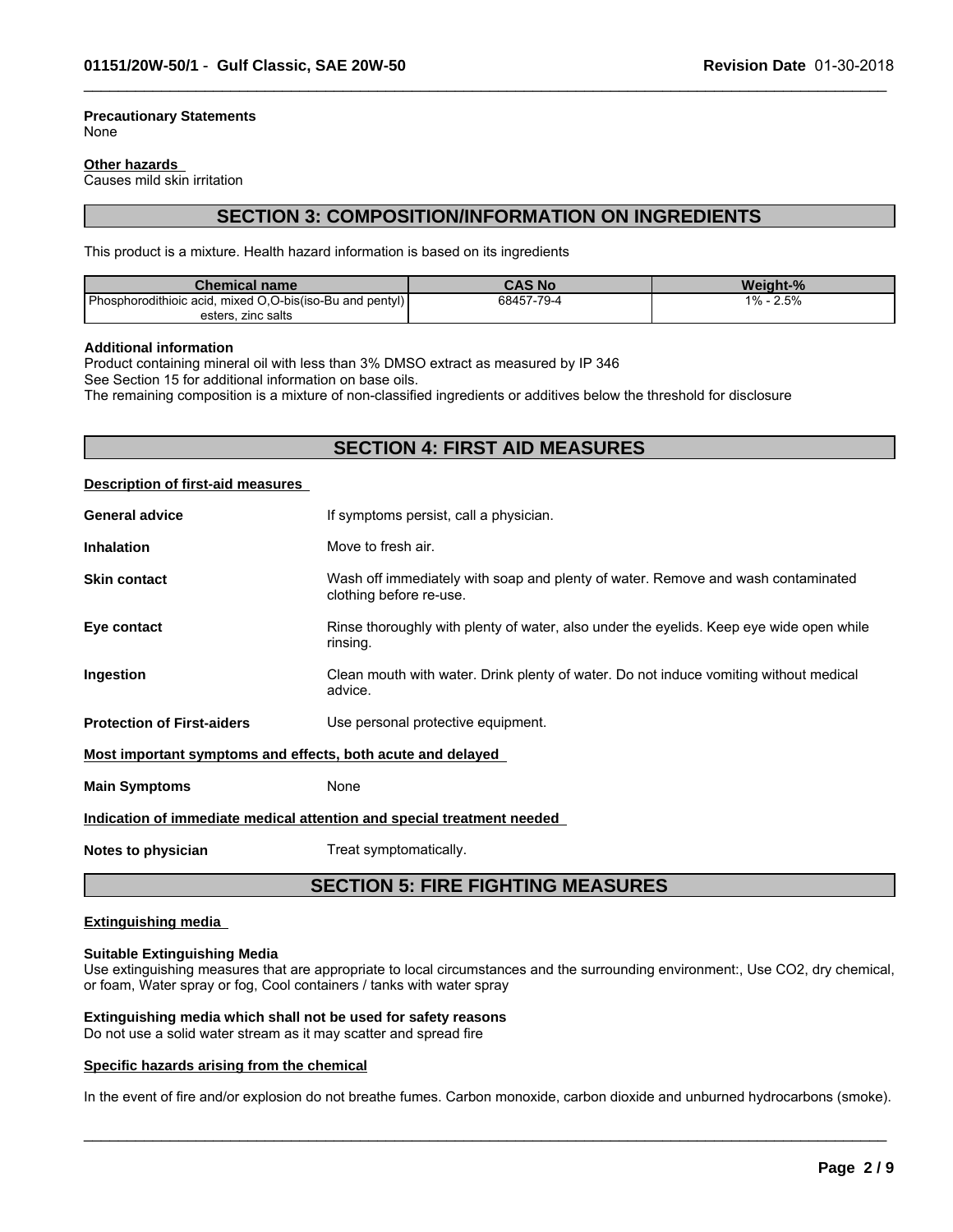Thermal decomposition can lead to release of irritating gases and vapors. This material creates a fire hazard because it floats on water.

 $\_$  ,  $\_$  ,  $\_$  ,  $\_$  ,  $\_$  ,  $\_$  ,  $\_$  ,  $\_$  ,  $\_$  ,  $\_$  ,  $\_$  ,  $\_$  ,  $\_$  ,  $\_$  ,  $\_$  ,  $\_$  ,  $\_$  ,  $\_$  ,  $\_$  ,  $\_$  ,  $\_$  ,  $\_$  ,  $\_$  ,  $\_$  ,  $\_$  ,  $\_$  ,  $\_$  ,  $\_$  ,  $\_$  ,  $\_$  ,  $\_$  ,  $\_$  ,  $\_$  ,  $\_$  ,  $\_$  ,  $\_$  ,  $\_$  ,

#### **Hazardous decomposition products**

Incomplete combustion and thermolysis produces potentially toxic gases such as carbon monoxide and carbon dioxide

#### **Advice for firefighters**

#### **Special protective equipment for fire-fighters**

As in any fire, wear self-contained breathing apparatus pressure-demand, MSHA/NIOSH (approved or equivalent) and full protective gear

## **SECTION 6: ACCIDENTAL RELEASE MEASURES**

#### **Personal precautions, protective equipment and emergency procedures**

Remove all sources of ignition. Ensure adequate ventilation.

**Advice for non-emergency personnel** Material can create slippery conditions.

**Advice for emergency responders** For personal protection see section 8.

#### **Environmental precautions**

Prevent further leakage or spillage if safe to do so. Do not flush into surface water or sanitary sewer system.

#### **Methods and materials for containment and cleaning up**

Soak up with inert absorbent material (e.g. sand, silica gel, acid binder, universal binder, sawdust). Dike to collect large liquid spills.

#### **Reference to other sections**

See Section 8/12/13 for additional information

## **SECTION 7: HANDLING AND STORAGE**

#### **Precautions for safe handling**

Ensure adequate ventilation. Do not eat, drink or smoke when using this product. Handle in accordance with good industrial hygiene and safety practice.

#### **Conditions for safe storage, including any incompatibilities**

#### **Technical measures/Storage conditions**

Keep containers tightly closed in a dry, cool and well-ventilated place. Keep away from open flames, hot surfaces and sources of ignition.

**Incompatible materials** Oxidizing agent

**Recommended Use** Engine oil

## **SECTION 8: EXPOSURE CONTROLS/PERSONAL PROTECTION**

 $\_$  ,  $\_$  ,  $\_$  ,  $\_$  ,  $\_$  ,  $\_$  ,  $\_$  ,  $\_$  ,  $\_$  ,  $\_$  ,  $\_$  ,  $\_$  ,  $\_$  ,  $\_$  ,  $\_$  ,  $\_$  ,  $\_$  ,  $\_$  ,  $\_$  ,  $\_$  ,  $\_$  ,  $\_$  ,  $\_$  ,  $\_$  ,  $\_$  ,  $\_$  ,  $\_$  ,  $\_$  ,  $\_$  ,  $\_$  ,  $\_$  ,  $\_$  ,  $\_$  ,  $\_$  ,  $\_$  ,  $\_$  ,  $\_$  ,

#### **Control parameters**

**Exposure Limits**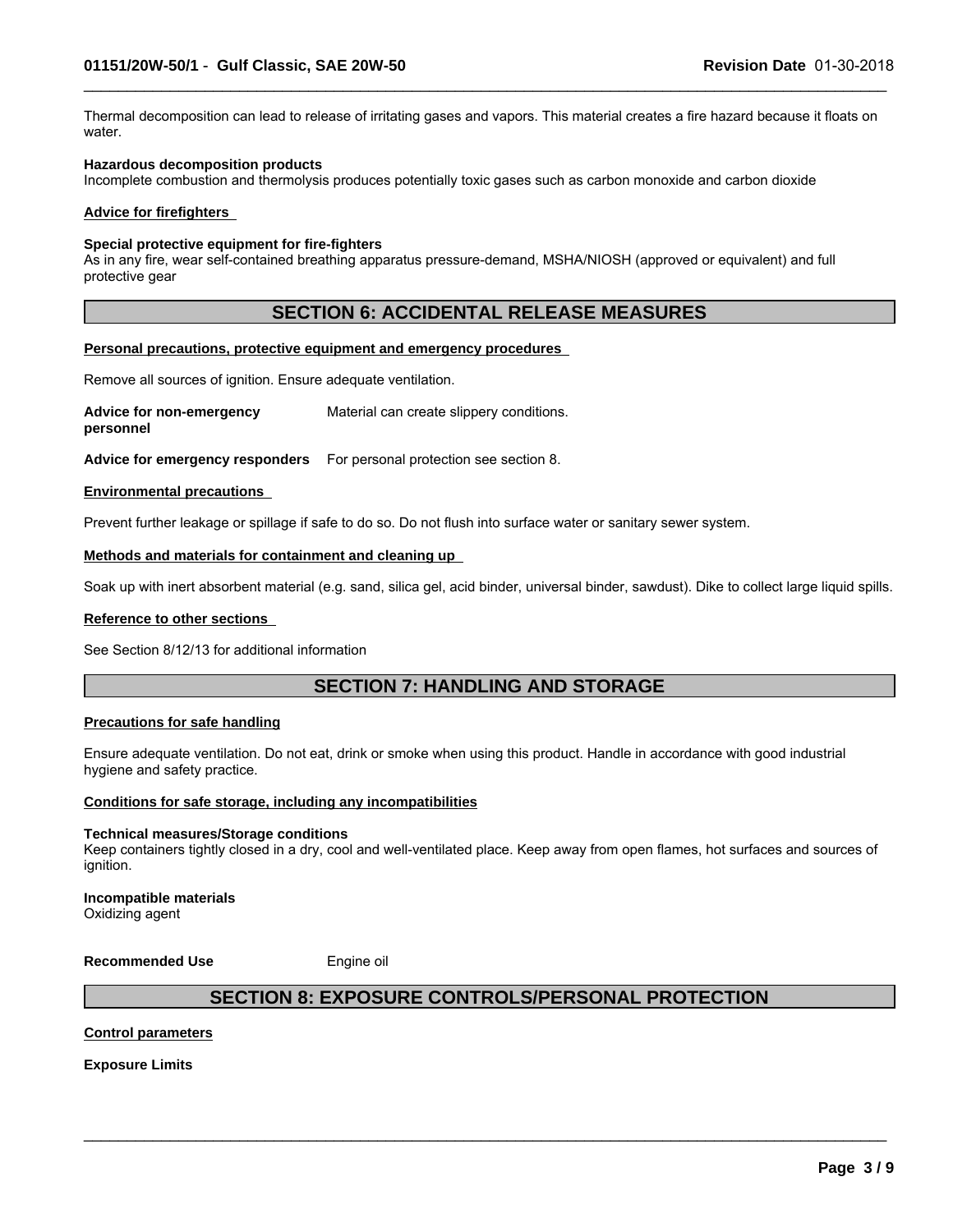*Australia - Workplace Exposure Standards for Airborne Contaminants. New Zealand - Workplace Exposure Standards and Biological Exposure Indices.*

 $\_$  ,  $\_$  ,  $\_$  ,  $\_$  ,  $\_$  ,  $\_$  ,  $\_$  ,  $\_$  ,  $\_$  ,  $\_$  ,  $\_$  ,  $\_$  ,  $\_$  ,  $\_$  ,  $\_$  ,  $\_$  ,  $\_$  ,  $\_$  ,  $\_$  ,  $\_$  ,  $\_$  ,  $\_$  ,  $\_$  ,  $\_$  ,  $\_$  ,  $\_$  ,  $\_$  ,  $\_$  ,  $\_$  ,  $\_$  ,  $\_$  ,  $\_$  ,  $\_$  ,  $\_$  ,  $\_$  ,  $\_$  ,  $\_$  ,

#### **Appropriate engineering controls**

| <b>Engineering controls</b>                               | Ensure adequate ventilation, especially in confined areas.                                                                                                                                                                                                                                   |  |
|-----------------------------------------------------------|----------------------------------------------------------------------------------------------------------------------------------------------------------------------------------------------------------------------------------------------------------------------------------------------|--|
|                                                           | Individual protection measures, such as personal protective equipment                                                                                                                                                                                                                        |  |
| <b>Eye/face protection</b><br>Skin and body protection    | Tightly fitting safety goggles.<br>Long sleeved clothing.                                                                                                                                                                                                                                    |  |
| <b>Hand Protection</b>                                    | Protective gloves. Please observe the instructions regarding permeability and breakthrough<br>time which are provided by the supplier of the gloves. Also take into consideration the<br>specific local conditions under which the product is used, such as the danger of cuts,<br>abrasion. |  |
| <b>Respiratory protection</b>                             | No special protective equipment required. In case of mist, spray or aerosol exposure wear<br>suitable personal respiratory protection and protective suit.                                                                                                                                   |  |
| <b>Hygiene measures</b>                                   | Regular cleaning of equipment, work area and clothing is recommended.                                                                                                                                                                                                                        |  |
| <b>Environmental Exposure Controls</b><br>Thermal hazards | No special environmental precautions required.<br>None under normal use conditions                                                                                                                                                                                                           |  |

## **SECTION 9: PHYSICAL AND CHEMICAL PROPERTIES**

 $\_$  ,  $\_$  ,  $\_$  ,  $\_$  ,  $\_$  ,  $\_$  ,  $\_$  ,  $\_$  ,  $\_$  ,  $\_$  ,  $\_$  ,  $\_$  ,  $\_$  ,  $\_$  ,  $\_$  ,  $\_$  ,  $\_$  ,  $\_$  ,  $\_$  ,  $\_$  ,  $\_$  ,  $\_$  ,  $\_$  ,  $\_$  ,  $\_$  ,  $\_$  ,  $\_$  ,  $\_$  ,  $\_$  ,  $\_$  ,  $\_$  ,  $\_$  ,  $\_$  ,  $\_$  ,  $\_$  ,  $\_$  ,  $\_$  ,

#### **Information on basic physical and chemical properties**

| <b>Physical state</b>            | liquid             | Appearance            | clear amber    |  |
|----------------------------------|--------------------|-----------------------|----------------|--|
| Odor                             | Hydrocarbon-like   | <b>Odor threshold</b> | Not Determined |  |
| Property                         | Values             |                       | Remarks        |  |
| рH                               | Not Determined     |                       |                |  |
| Melting point / freezing point   | Not Determined     |                       |                |  |
| Boiling point / boiling range    | Not Determined     |                       |                |  |
| <b>Flash point</b>               | 236 °C / 457 °F    |                       | ASTM D 92      |  |
| <b>Evaporation rate</b>          | Not Determined     |                       |                |  |
| Flammability (solid, gas)        | Not Determined     |                       |                |  |
| <b>Flammability Limit in Air</b> |                    |                       |                |  |
| <b>Upper flammability limit:</b> | Not Determined     |                       |                |  |
| Lower flammability limit:        | Not Determined     |                       |                |  |
| Vapor pressure                   | Not Determined     |                       |                |  |
| Vapor density                    | Not Determined     |                       |                |  |
| <b>Relative density</b>          | 0.896              |                       | @15°C          |  |
| Solubility(ies)                  | Insoluble in water |                       |                |  |
| <b>Partition coefficient</b>     | Not Determined     |                       |                |  |
| <b>Autoignition temperature</b>  | Not Determined     |                       |                |  |
| <b>Decomposition temperature</b> | Not Determined     |                       |                |  |
| Kinematic viscosity              | 150.43 cSt @ 40 °C |                       | ASTM D445      |  |
| <b>Explosive properties</b>      | Not applicable     |                       |                |  |
| <b>Oxidizing Properties</b>      | Not applicable     |                       |                |  |
| <b>Other Information</b>         |                    |                       |                |  |
| Viscosity, kinematic (100°C)     | 17.1 cSt @ 100°C   |                       | ASTM D445      |  |
| <b>Pour Point</b>                | -24 °C / -11.2 °F  |                       | ASTM D 97      |  |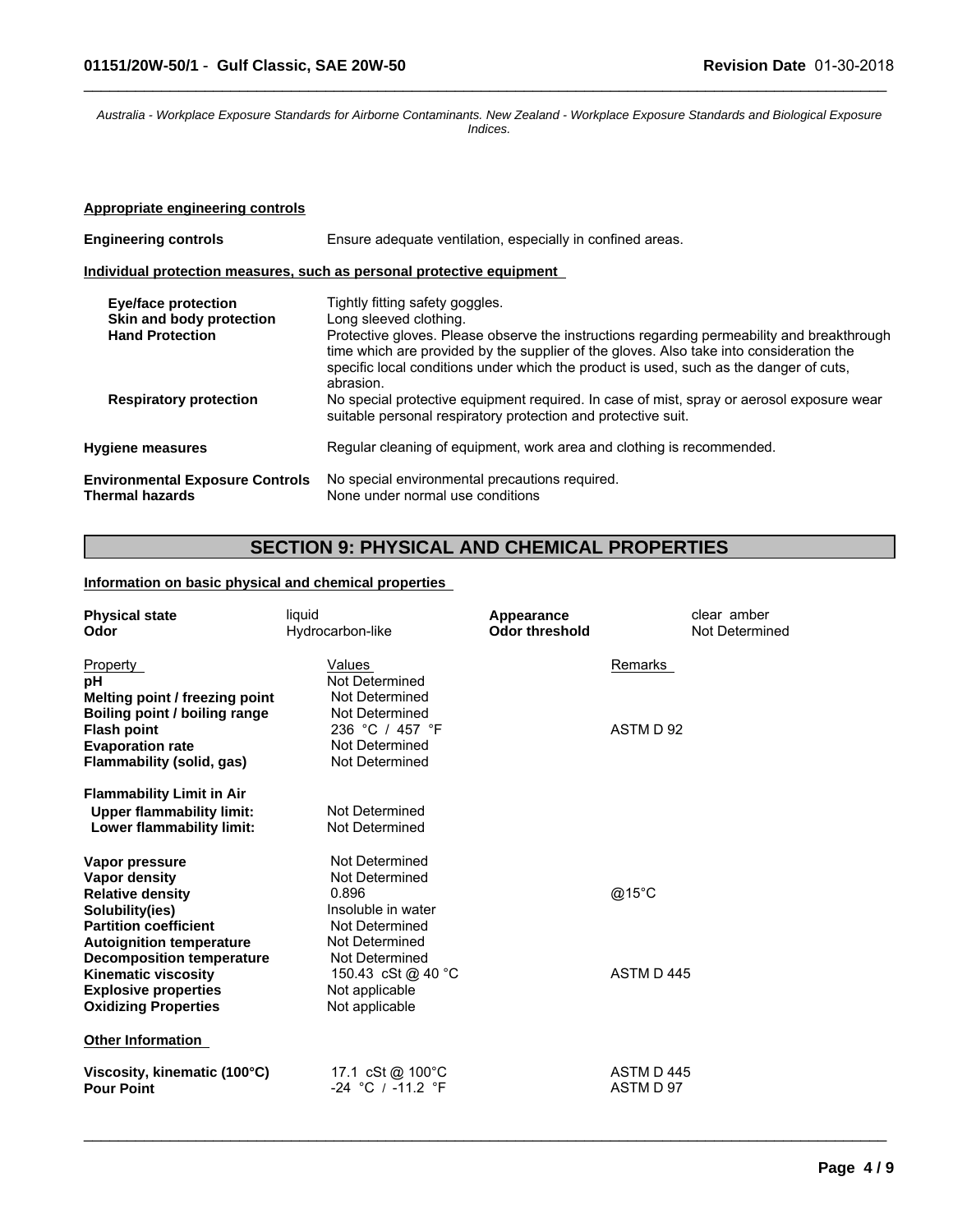#### **VOC Content (ASTM E-1868-10)** Not Determined<br>**VOC content Not Determined Not Determined**

## **SECTION 10: STABILITY AND REACTIVITY**

 $\_$  ,  $\_$  ,  $\_$  ,  $\_$  ,  $\_$  ,  $\_$  ,  $\_$  ,  $\_$  ,  $\_$  ,  $\_$  ,  $\_$  ,  $\_$  ,  $\_$  ,  $\_$  ,  $\_$  ,  $\_$  ,  $\_$  ,  $\_$  ,  $\_$  ,  $\_$  ,  $\_$  ,  $\_$  ,  $\_$  ,  $\_$  ,  $\_$  ,  $\_$  ,  $\_$  ,  $\_$  ,  $\_$  ,  $\_$  ,  $\_$  ,  $\_$  ,  $\_$  ,  $\_$  ,  $\_$  ,  $\_$  ,  $\_$  ,

**Reactivity** 

None under normal use conditions

#### **Chemical stability**

Stable under normal conditions

#### **Possibility of hazardous reactions**

None under normal use conditions

#### **Conditions to avoid**

Keep away from open flames, hot surfaces and sources of ignition, Extremes of temperature and direct sunlight

#### **Incompatible materials**

Oxidizing agent

#### **Hazardous decomposition products**

Incomplete combustion and thermolysis produces potentially toxic gases such as carbon monoxide and carbon dioxide.

### **SECTION 11: TOXICOLOGICAL INFORMATION**

#### **Information on the likely routes of exposure**

#### **Product Information - Principle Routes of Exposure**

| Inhalation | None known |
|------------|------------|
|            |            |

**Eye contact** None known

**Skin contact** Mild skin irritation

**Ingestion** None known

#### **Numerical measures of toxicity - Product Information**

| ATEmix (oral)          | >2000 mg/kg     |
|------------------------|-----------------|
| <b>ATEmix (dermal)</b> | 31,778.00 mg/kg |

#### **Acute toxicity - Product Information**

Product does not present an acute toxicity hazard based on known or supplied information.

#### **Acute toxicity - Component Information**

| <b>Chemical name</b>                                                | Oral LD50        | Dermal LD50            | <b>Inhalation LC50</b> |
|---------------------------------------------------------------------|------------------|------------------------|------------------------|
| Phosphorodithioic acid, mixed<br>O,O-bis(iso-Bu and pentyl) esters, | 2000 mg/kg (Rat) | Rabbit<br>> 5000 mg/kg |                        |
| zinc salts                                                          |                  |                        |                        |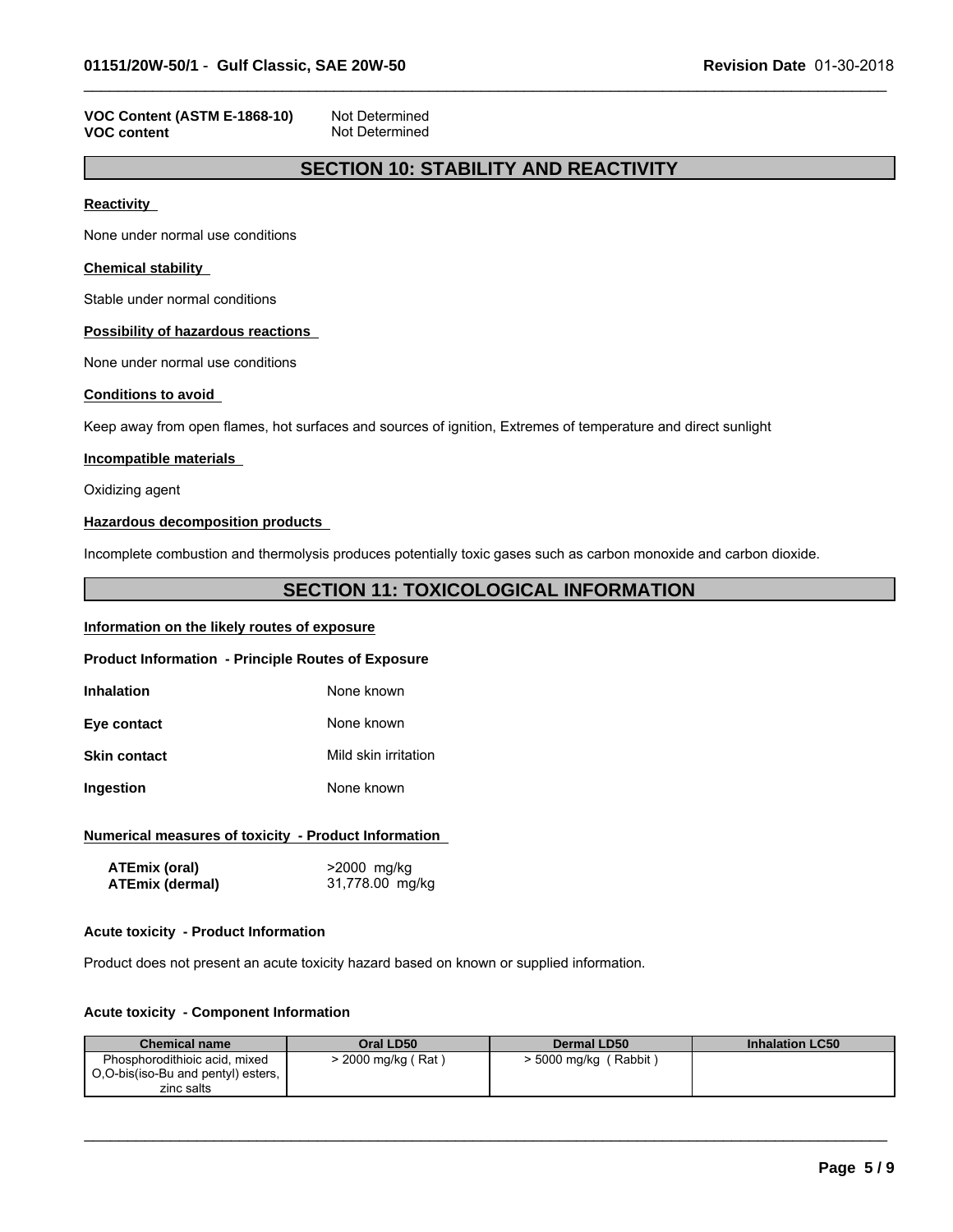#### **Delayed and immediate effects as well as chronic effects from short and long-term exposure**

| <b>Skin corrosion/irritation</b>                                                      | Mild skin irritant. Based on available data, the classification criteria are not met.                                                  |
|---------------------------------------------------------------------------------------|----------------------------------------------------------------------------------------------------------------------------------------|
| Serious eye damage/eye irritation                                                     | Based on available data, the classification criteria are not met.                                                                      |
| <b>Sensitization</b><br><b>Respiratory Sensitization</b><br><b>Skin sensitization</b> | Based on available data, the classification criteria are not met.<br>Based on available data, the classification criteria are not met. |
| Germ cell mutagenicity                                                                | Based on available data, the classification criteria are not met.                                                                      |
| Carcinogenicity                                                                       | Based on available data, the classification criteria are not met.                                                                      |
| <b>Reproductive toxicity</b>                                                          | Based on available data, the classification criteria are not met.                                                                      |
| Specific target organ systemic<br>toxicity (single exposure)                          | Based on available data, the classification criteria are not met                                                                       |
| Specific target organ systemic<br>toxicity (repeated exposure)                        | Based on available data, the classification criteria are not met                                                                       |
| <b>Aspiration hazard</b>                                                              | Based on available data, the classification criteria are not met.                                                                      |
| <b>Exposure levels</b>                                                                | See section 8 for more information                                                                                                     |
| Interactive effects                                                                   | None known                                                                                                                             |

 $\_$  ,  $\_$  ,  $\_$  ,  $\_$  ,  $\_$  ,  $\_$  ,  $\_$  ,  $\_$  ,  $\_$  ,  $\_$  ,  $\_$  ,  $\_$  ,  $\_$  ,  $\_$  ,  $\_$  ,  $\_$  ,  $\_$  ,  $\_$  ,  $\_$  ,  $\_$  ,  $\_$  ,  $\_$  ,  $\_$  ,  $\_$  ,  $\_$  ,  $\_$  ,  $\_$  ,  $\_$  ,  $\_$  ,  $\_$  ,  $\_$  ,  $\_$  ,  $\_$  ,  $\_$  ,  $\_$  ,  $\_$  ,  $\_$  ,

## **SECTION 12: ECOLOGICAL INFORMATION**

#### **Toxicity**

No special environmental measures are necessary

| <b>Chemical name</b>                                                              | Algae/aguatic plants                                             | <b>Fish</b>                                                                                                        | <b>Toxicity to</b><br>microorganisms | <b>Crustacea</b>                           |
|-----------------------------------------------------------------------------------|------------------------------------------------------------------|--------------------------------------------------------------------------------------------------------------------|--------------------------------------|--------------------------------------------|
| Phosphorodithioic acid.<br>mixed O.O-bis(iso-Bu and<br>pentyl) esters, zinc salts | $1.0 - 5.0:96 h$<br>Pseudokirchneriella<br>subcapitata mg/L EC50 | 100: 96 h Pimephales<br>promelas mg/L LC50<br>semi-static 25 - 50: 96 h<br>Pimephales promelas mg/L<br>LC50 static |                                      | 4.0 - 6.0: 48 h Daphnia<br>magna mg/L EC50 |

 $\_$  ,  $\_$  ,  $\_$  ,  $\_$  ,  $\_$  ,  $\_$  ,  $\_$  ,  $\_$  ,  $\_$  ,  $\_$  ,  $\_$  ,  $\_$  ,  $\_$  ,  $\_$  ,  $\_$  ,  $\_$  ,  $\_$  ,  $\_$  ,  $\_$  ,  $\_$  ,  $\_$  ,  $\_$  ,  $\_$  ,  $\_$  ,  $\_$  ,  $\_$  ,  $\_$  ,  $\_$  ,  $\_$  ,  $\_$  ,  $\_$  ,  $\_$  ,  $\_$  ,  $\_$  ,  $\_$  ,  $\_$  ,  $\_$  ,

#### **Persistence and degradability**

The product is not readily biodegradable, but it can be degraded by micro-organisms, it is regarded as being inherently biodegradable.

#### **Bioaccumulative potential**

No information available

#### **Mobility**

The product is insoluble and floats on water

#### **Other adverse effects**

None known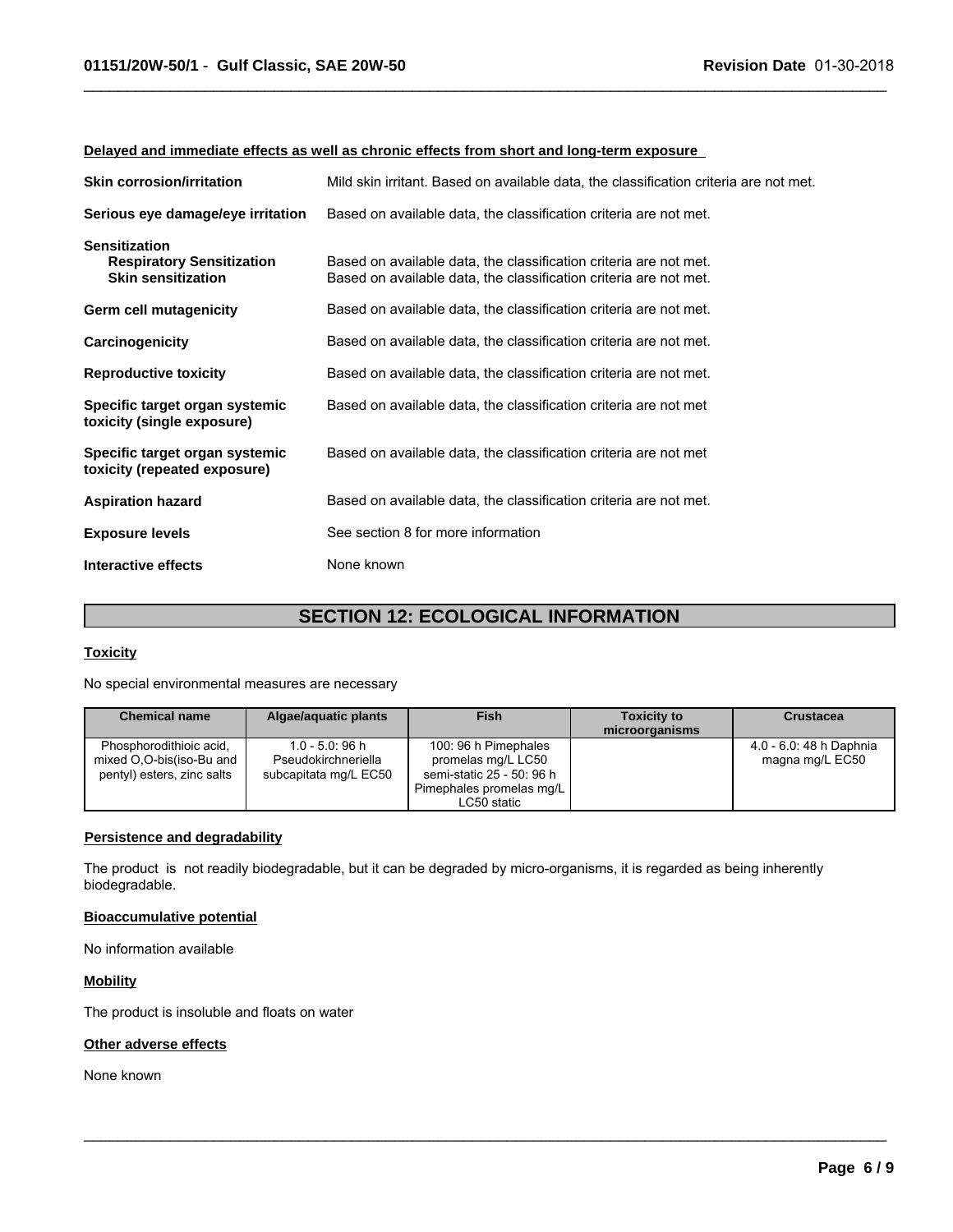## **SECTION 13: DISPOSAL CONSIDERATIONS**

 $\_$  ,  $\_$  ,  $\_$  ,  $\_$  ,  $\_$  ,  $\_$  ,  $\_$  ,  $\_$  ,  $\_$  ,  $\_$  ,  $\_$  ,  $\_$  ,  $\_$  ,  $\_$  ,  $\_$  ,  $\_$  ,  $\_$  ,  $\_$  ,  $\_$  ,  $\_$  ,  $\_$  ,  $\_$  ,  $\_$  ,  $\_$  ,  $\_$  ,  $\_$  ,  $\_$  ,  $\_$  ,  $\_$  ,  $\_$  ,  $\_$  ,  $\_$  ,  $\_$  ,  $\_$  ,  $\_$  ,  $\_$  ,  $\_$  ,

#### **Safe handling and disposal methods**

Dispose of in accordance with local regulations

#### **Disposal of any contaminated packaging**

Empty containers should be taken to an approved waste handling site for recycling or disposal. Observe all label precautions until container is cleaned, reconditioned or destroyed.

#### **Environmental regulations**

No information available

| <b>SECTION 14: TRANSPORT INFORMATION</b>  |               |  |
|-------------------------------------------|---------------|--|
| <b>ADG</b>                                | Not regulated |  |
| <b>IMDG</b>                               | Not regulated |  |
| <b>IATA</b>                               | Not regulated |  |
| <b>SECTION 15: REGULATORY INFORMATION</b> |               |  |

#### **Safety, health and environmental regulations/legislation specific for the substance or mixture**

#### **National regulations**

#### **Australia**

Model Work Health and Safety Regulations (2016). Preparation of Safety Data Sheets for Hazardous Chemicals Code of Practice (2011).

#### **Standard for Uniform Scheduling of Medicines and Poisons (SUSMP)**

No poisons schedule number allocated

#### **New Zealand**

Hazardous Substances Regulation 2001.

HSNO Approval Number: **HSR002605 HSNO Hazard Classification:** 6.3B

**New Zealand New Zealand Lubricants (Low Hazard)** Group Standard 2006

 $\_$  ,  $\_$  ,  $\_$  ,  $\_$  ,  $\_$  ,  $\_$  ,  $\_$  ,  $\_$  ,  $\_$  ,  $\_$  ,  $\_$  ,  $\_$  ,  $\_$  ,  $\_$  ,  $\_$  ,  $\_$  ,  $\_$  ,  $\_$  ,  $\_$  ,  $\_$  ,  $\_$  ,  $\_$  ,  $\_$  ,  $\_$  ,  $\_$  ,  $\_$  ,  $\_$  ,  $\_$  ,  $\_$  ,  $\_$  ,  $\_$  ,  $\_$  ,  $\_$  ,  $\_$  ,  $\_$  ,  $\_$  ,  $\_$  ,

#### **International Regulations**

**Ozone-depleting substances (ODS)** Not applicable

**Persistent Organic Pollutants** Not applicable

**Chemicals Subject to Prior Informed Consent (PIC)**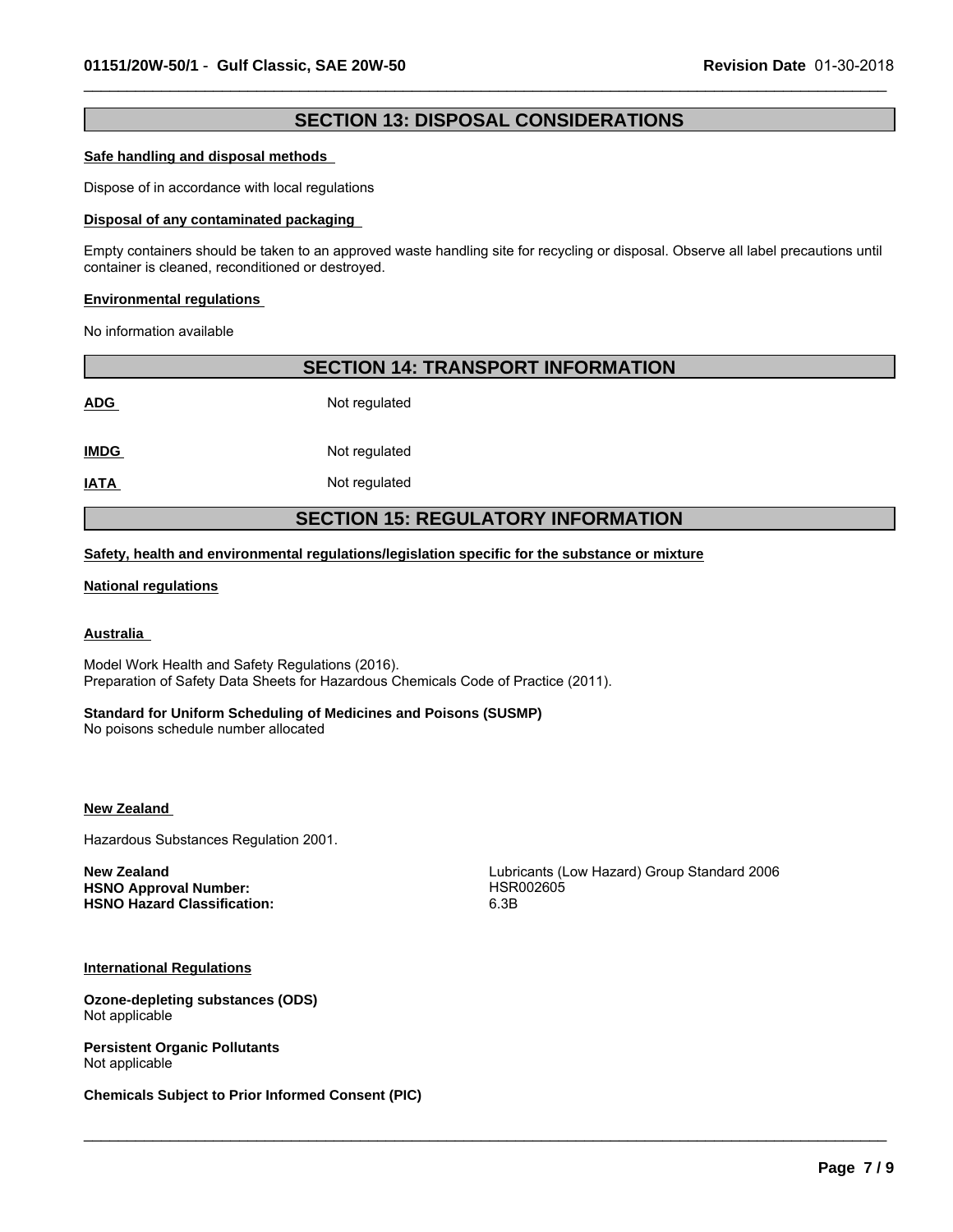Not applicable

#### **International Inventories**

 **TSCA** - United States Toxic Substances Control Act Section 8(b) Inventory All ingredients are on the inventory or exempt from listing

 **DSL/NDSL** - Canadian Domestic Substances List/Non-Domestic Substances List All ingredients are on the inventory or exempt from listing

 **AICS** - Australian Inventory of Chemical Substances All ingredients are on the inventory or exempt from listing

 **PICCS** - Philippines Inventory of Chemicals and Chemical Substances All ingredients are on the inventory or exempt from listing

 **KECL** - Korean Existing and Evaluated Chemical Substances All ingredients are on the inventory or exempt from listing

 **IECSC** - China Inventory of Existing Chemical Substances All ingredients are on the inventory or exempt from listing

 **ENCS** - Japan Existing and New Chemical Substances All ingredients are on the inventory or exempt from listing

 **TCSI** - Taiwan National Existing Chemical Inventory Contact supplier for inventory compliance status

 **NZIoC** - New Zealand Inventory of Chemicals All ingredients are on the inventory or exempt from listing

#### **Other Information**

#### **The highly refined base oil (Viscosity >20.5 cSt @40°C) contains one or more substance with the following CAS/EC numbers:**

 $\_$  ,  $\_$  ,  $\_$  ,  $\_$  ,  $\_$  ,  $\_$  ,  $\_$  ,  $\_$  ,  $\_$  ,  $\_$  ,  $\_$  ,  $\_$  ,  $\_$  ,  $\_$  ,  $\_$  ,  $\_$  ,  $\_$  ,  $\_$  ,  $\_$  ,  $\_$  ,  $\_$  ,  $\_$  ,  $\_$  ,  $\_$  ,  $\_$  ,  $\_$  ,  $\_$  ,  $\_$  ,  $\_$  ,  $\_$  ,  $\_$  ,  $\_$  ,  $\_$  ,  $\_$  ,  $\_$  ,  $\_$  ,  $\_$  ,

| <b>Chemical name</b>                                                                    | <b>CAS No</b> | <b>EC-No</b> |
|-----------------------------------------------------------------------------------------|---------------|--------------|
| Distillates (petroleum), solvent-refined heavy paraffinic                               | 64741-88-4    | 265-090-8    |
| Distillates (petroleum), solvent-refined light paraffinic                               | 64741-89-5    | 265-091-3    |
| Residual oils (petroleum), solvent deasphalted                                          | 64741-95-3    | 265-096-0    |
| Distillates (petroleum), solvent-refined heavy naphthenic                               | 64741-96-4    | 265-097-6    |
| Distillates (petroleum), solvent-refined light naphthenic                               | 64741-97-5    | 265-098-1    |
| Residual oils (petroleum), solvent-refined                                              | 64742-01-4    | 265-101-6    |
| Distillates (petroleum), hydrotreated heavy naphthenic                                  | 64742-52-5    | 265-155-0    |
| Distillates (petroleum), hydrotreated light naphthenic                                  | 64742-53-6    | 265-156-6    |
| Distillates (petroleum), hydrotreated heavy paraffinic                                  | 64742-54-7    | 265-157-1    |
| Distillates (petroleum), hydrotreated light paraffinic                                  | 64742-55-8    | 265-158-7    |
| Distillates (petroleum), solvent-dewaxed light paraffinic                               | 64742-56-9    | 265-159-2    |
| Residual oils (petroleum), hydrotreated                                                 | 64742-57-0    | 265-160-8    |
| Lubricating oils (petroleum), hydrotreated spent                                        | 64742-58-1    | 265-161-3    |
| Residual oils (petroleum), solvent-dewaxed                                              | 64742-62-7    | 265-166-0    |
| Distillates (petroleum), solvent-dewaxed heavy paraffinic                               | 64742-65-0    | 265-169-7    |
| Paraffin oils (petroleum), catalytic dewaxed heavy                                      | 64742-70-7    | 265-174-4    |
| Paraffin oils (petroleum), catalytic dewaxed light                                      | 64742-71-8    | 265-176-5    |
| ubricating oils (petroleum), C>25, hydrotreated bright<br>stock-based                   | 72623-83-7    | 276-735-8    |
| Lubricating oils (petroleum), C20-50, hydrotreated neutral<br>oil-based, high-viscosity | 72623-85-9    | 276-736-3    |
| Lubricating oils (petroleum), C15-30, hydrotreated neutral                              | 72623-86-0    | 276-737-9    |